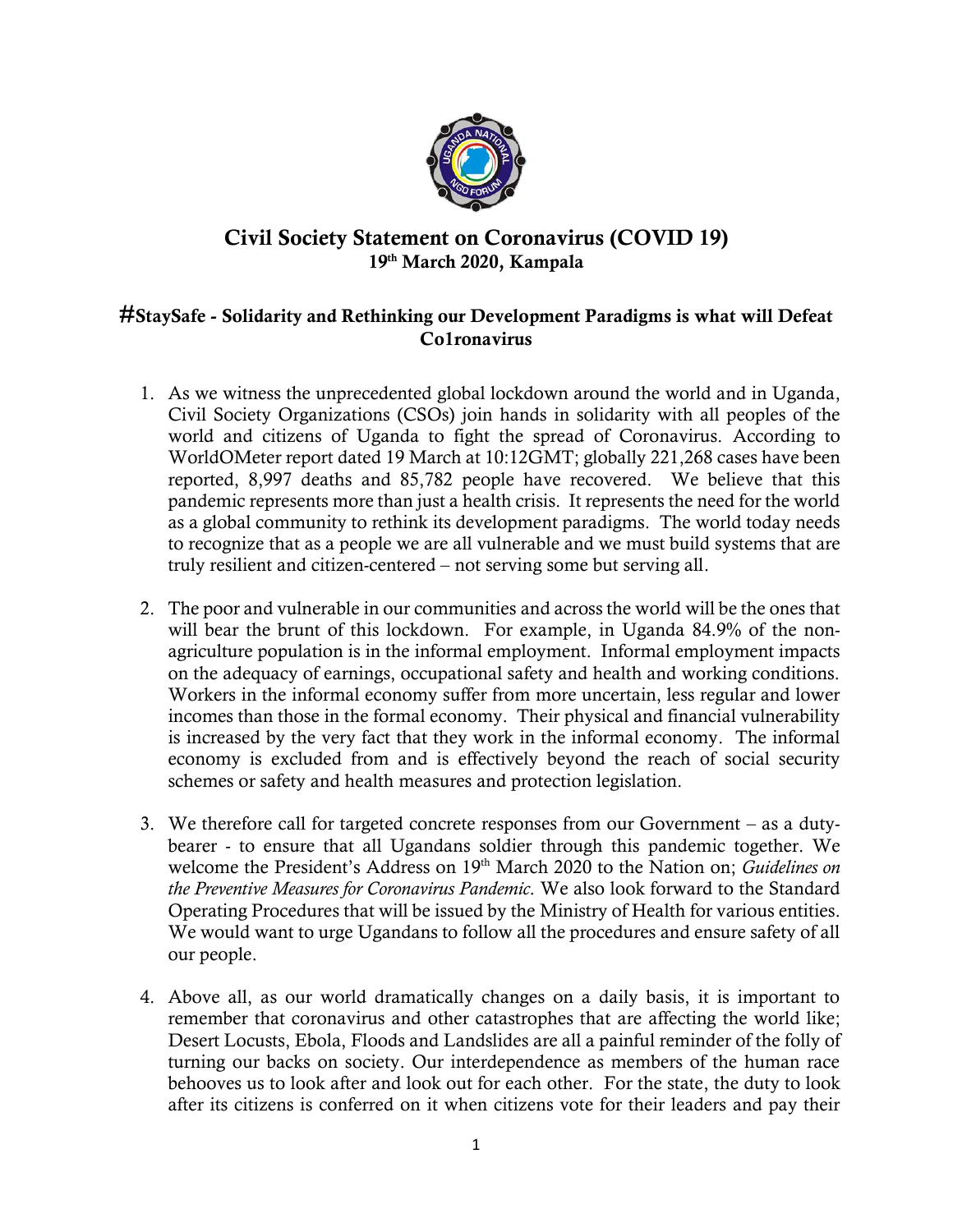taxes. In turn, when the State receives an election mandate and collects taxes it gains control over public services and infrastructure like schools, healthcare facilities, water supply, electricity supply and roads - among other pooled public goods.

- 5. We now have to question the existing models that have over the last several decades led to the dereliction of this duty. Around the world, governments have been gradually preferring private sector led development and the attendant actions of handing management of public services to big corporations – in many cases global corporations. The net effect of this global phenomena has been that capital and business-logic now rules the day. Unprofitable ventures in the health sector and other social services have continued to see enormous budget cuts. The widespread privatization of government hospitals and placing healthcare workers on contracts, the paltry investments in preventive medicine, and profit-oriented drug development practices are some of the challenges when intertwined with coronavirus, create a much larger impact of the pandemic.
- 6. We join the Government and development actors to underscore the short-term healthfocused measures but we would urge that these actions go a bit further as follows;
	- a) Government should work with all development stakeholders to build its capabilities to conduct mass testing and treatment without prejudice to people's capacity to pay
	- b) Government should ensure that citizens can access state-subsidized goods such as; masks, sanitizers, and food for those in dire need
	- c) Government should *reconsider* and finance all institutional quarantine to mitigate the risk of people going underground and refusing to report symptoms because of fear of the costs of quarantine
	- d) Government should put in place a contingency fund to offer concrete support for frontline health workers all over the country that will be supporting this work
	- e) Government should put in place measures to ensure food security for vulnerable populations that may be affected by this lockdown
	- f) Government should work with all employers to put in place measures that protect citizens from the effects of temporary layoff, abrupt work stoppage, unemployment and guaranteeing income for all affected citizens

## **As long-term measures, CSOs would urge Government to:**

- a) Invest substantially in appropriate public healthcare systems
- b) Intentionally build the domestic economy by ensuring that investment incentives for Ugandans are strengthened
- c) Ensure that we increase the investment in education and research to ensure that Uganda provides quality free education and health care
- d) Uganda must strength its capabilities to take care of its citizens especially the marginalized and vulnerable in catastrophic situations like the coronavirus pandemic